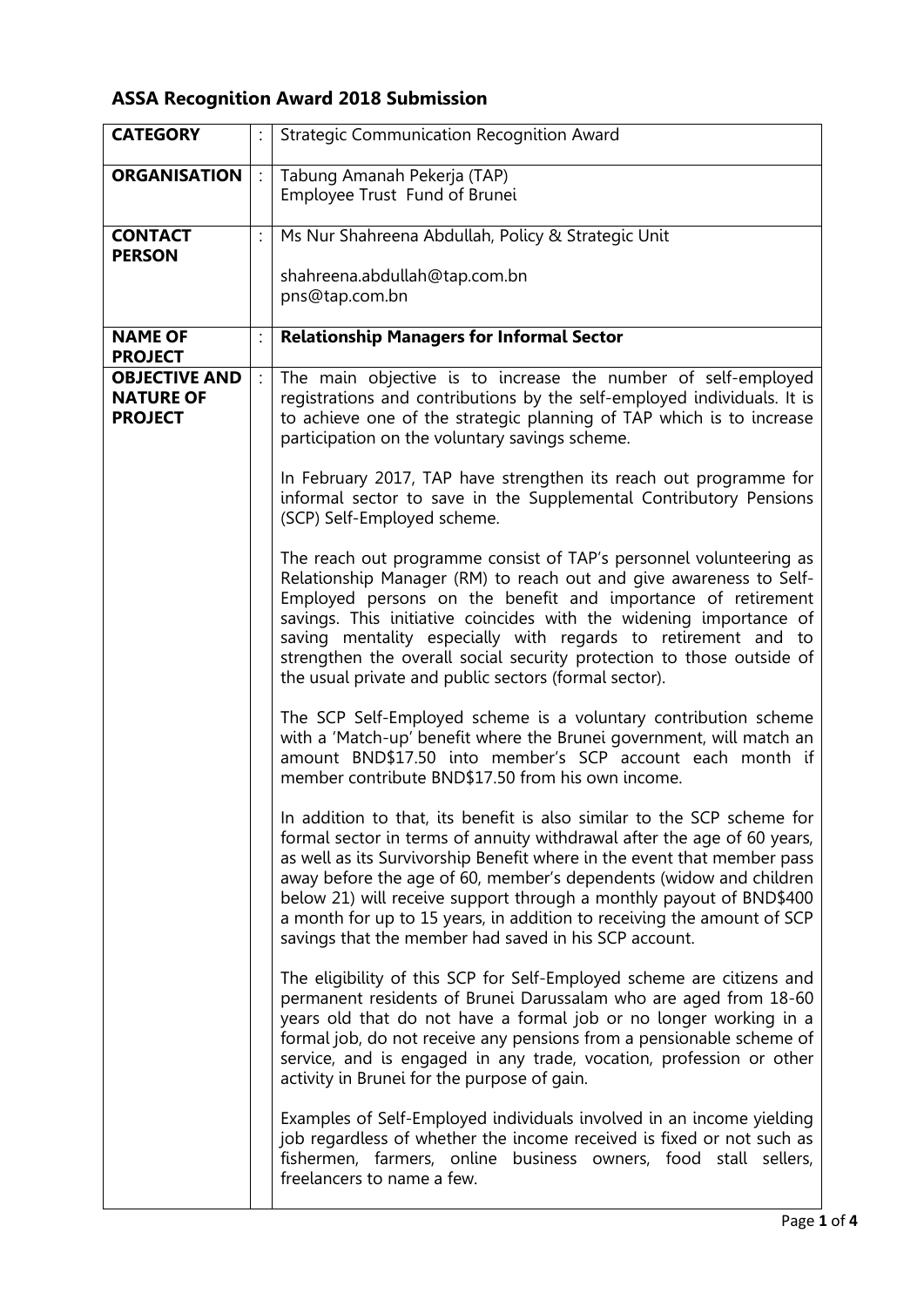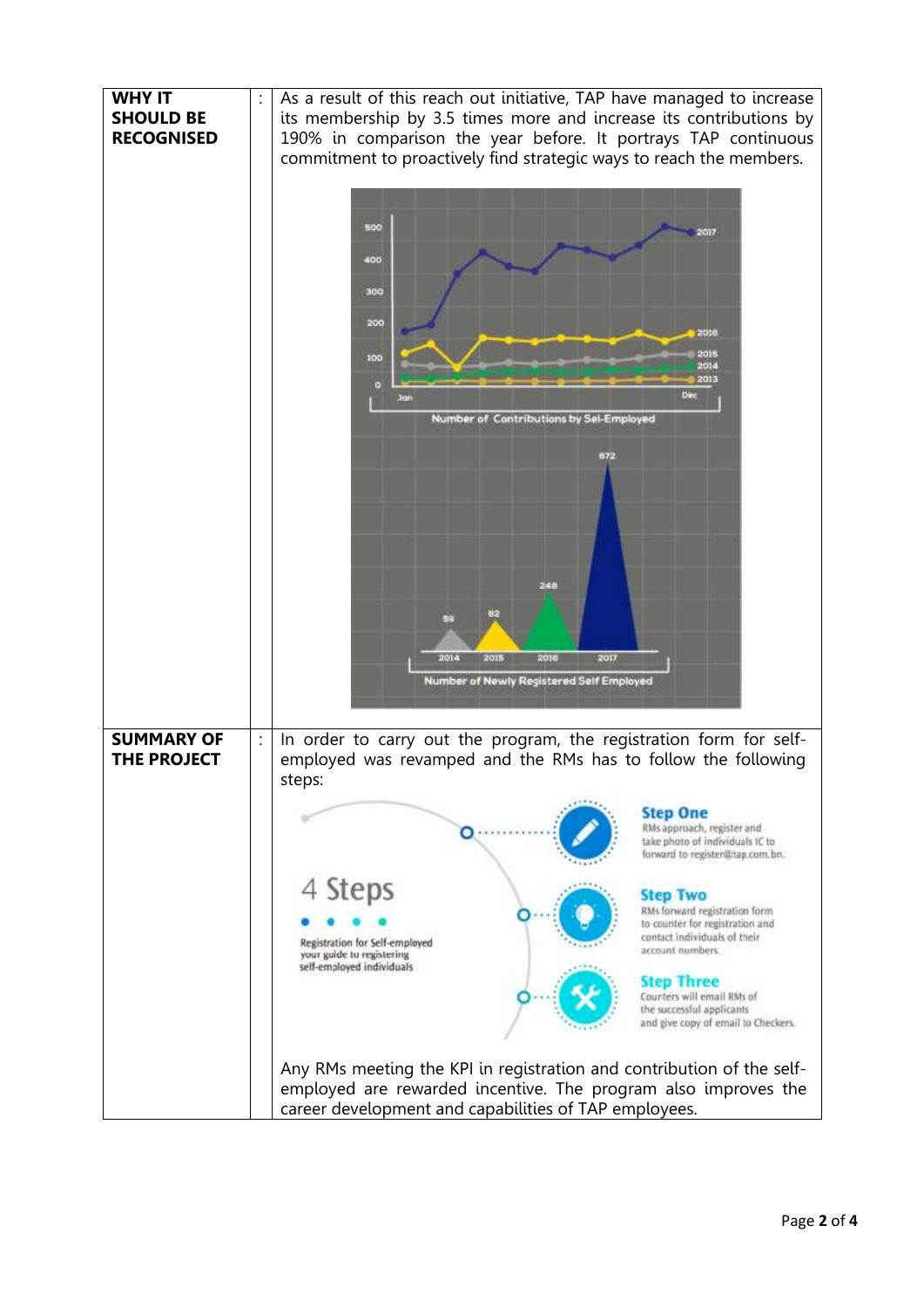| <b>CATEGORY</b>                                            | Information Technology Recognition Award                                                                                                                                                                                                                                                                                                                                                                                                                                                                                      |
|------------------------------------------------------------|-------------------------------------------------------------------------------------------------------------------------------------------------------------------------------------------------------------------------------------------------------------------------------------------------------------------------------------------------------------------------------------------------------------------------------------------------------------------------------------------------------------------------------|
| <b>ORGANISATION</b>                                        | Tabung Amanah Pekerja (TAP)<br>Employee Trust Fund of Brunei                                                                                                                                                                                                                                                                                                                                                                                                                                                                  |
| <b>CONTACT</b><br><b>PERSON</b>                            | Lee Chian Siong<br>IT Application Management Unit<br>chiansiong.lee@tap.com.bn                                                                                                                                                                                                                                                                                                                                                                                                                                                |
| <b>NAME OF</b><br><b>PROJECT</b>                           | <b>TAP Mobile App</b>                                                                                                                                                                                                                                                                                                                                                                                                                                                                                                         |
| <b>OBJECTIVE AND</b><br><b>NATURE OF</b><br><b>PROJECT</b> | THE Employee Trust Fund (TAP) officially launched its mobile<br>application 'TAP Brunei' on 5 May 2018 as part of the TAP's<br>initiatives to enhance its services for the members and employers.                                                                                                                                                                                                                                                                                                                             |
|                                                            | It is hoped that the mobile app would increase public awareness,<br>especially for TAP members, on the importance of early retirement<br>planning which is in line with the TAP mission in assisting<br>members to save and optimise their retirement savings.                                                                                                                                                                                                                                                                |
|                                                            | Online users and members of TAP may use the application to<br>obtain information on different types of withdrawal schemes, as<br>well as other services or facilities related to the members' savings.                                                                                                                                                                                                                                                                                                                        |
|                                                            | TAP online service e-Amanah handbook and the Contribution Rate<br>handbook can also be downloaded without having to visit TAP<br>counters. The 'TAP Brunei' mobile application is now available for<br>download through the App Store for iOS users, and Google<br>PlayStore for Android users.                                                                                                                                                                                                                               |
|                                                            | The application is available in both Malay and English. One of the<br>features is the Contribution Calculator which is particularly useful<br>for employers to efficiently compute the contribution amount and<br>minimise inaccuracies. With the introduction of this mobile app, it<br>is hoped that the latest platform will be an essential tool in<br>enhancing the business environments and realizing one of TAP's<br>strategic goals in continuous efforts to developed convenience for<br>the employers and members. |
| <b>WHY IT</b><br><b>SHOULD BE</b><br><b>RECOGNISED</b>     | The mobile app was released on 22 February 2018 as a trial to<br>gather more feedback before it was officially launched on 5 May<br>2018.                                                                                                                                                                                                                                                                                                                                                                                     |
|                                                            | The feedback so far has been good. As of 27 May 2018, the total<br>downloads for the app has reached 4,529 installations and 3,010<br>active devices.                                                                                                                                                                                                                                                                                                                                                                         |
|                                                            | Moving forward, TAP plans to enhance the mobile app further to<br>allow members to access their accounts and perform selected<br>TAP services via the mobile app.                                                                                                                                                                                                                                                                                                                                                             |